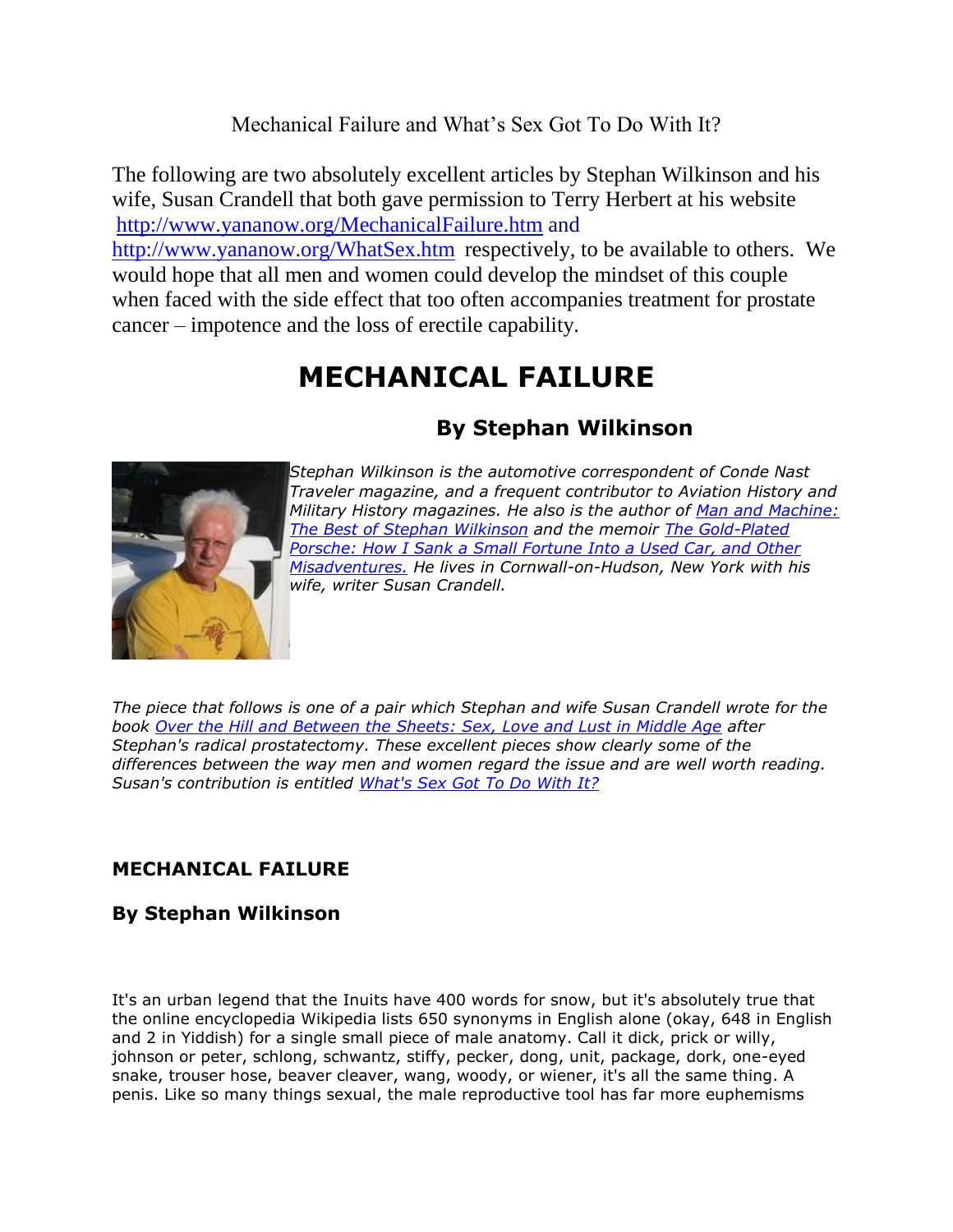than it needs, perhaps because people talk about those forbidden things so much that they get tired of using the same old word.

Actually, I didn't really talk-or certainly write-all that much about my own penis until I no longer had one.

It isn't entirely accurate, that assertion about my penis, but it's close. I still have one, hut it's a shadow of its former self, a puppy dick peeking shyly out of a tangled bush, and it no longer works.

I had a prostatectomy at sixty, the all-too-common operation performed to excise prostate cancer. In the majority of cases, particularly among men in their late fifties or older, the procedure also snips the nerve that provokes an erection. No erection, no sex. At least, no standard, conventional, in-and-out sex.

Maybe I should have had radiation treatment, or chemotherapy, or the newly popular seed implantation, a form of precision nuclear zapping that involves the minimally invasive injection of tiny radioactive capsules into the cancerous prostate, though all of those procedures carry the risk of impotence as well. No sense what-iffing, though, because I didn't. My wife and I-and it best be a mutual decision-opted for full-frontal surgery.

I frankly don't do anything without my wife's approval, in large part because she's so much smarter and more mature than I am despite being sixteen years younger. We'd been married for eighteen years when 1 had my prosta

tectomy, and sex had ranged from a frantic twice a day to a placid twice a month. Not because Susan isn't just as physically appealing as she was when we met-she a longlegged, miniskirted, job-hunting Middlebury grad and me a once-divorced magazine editor who persuaded my boss to hire her-but because even though she spent more than twenty hours a week at the gym and had the body of a twenty-five-year-old athlete, in a sense we were having too much fun doing lots of other things to bother with a lot of sex.

I wasn't surprised that Susan favored surgery. She's decisive and a rationalist. And I suspect she talked it over with our daughter, then seventeen, (Brook grew up learning that families do not have secrets.)

My wife has a friend whose husband was recently about to undergo a prostatectomy, and Susan confided to her that I'd been impotent since my surgery. "[ don't care about that happening," her friend said. "Maybe I would if I were twenty, but right now, I just want that damn tumor gone." After the operation, her husband turned out to be one of the lucky ones who retained "erectile function," as the polite phrase has it. "Tell you the truth, 1 was secretly hoping that he wouldn't," Susan's friend later admitted. "It's been a long marriage ..."

Okay, some things men would rather not know.

One thing they don't bother to tell you before prostate surgery is that even if you can still get erections, a prostatectomy will shorten your dick. No, they don't cut the head off, but the effect is the same.

The prostate gland is usually described as being about the size of a walnut-let's say an inch in diameter, though I've seen them twice as big in medical exhibits-and it surrounds the urethra, which is the tube leading to and through the penis, through which passes urine as well as the ejaculate that is produced by the prostate. Cut the prostate out and, like slicing a leaky piece out of an old garden hose, you're also eliminating an inch or two of the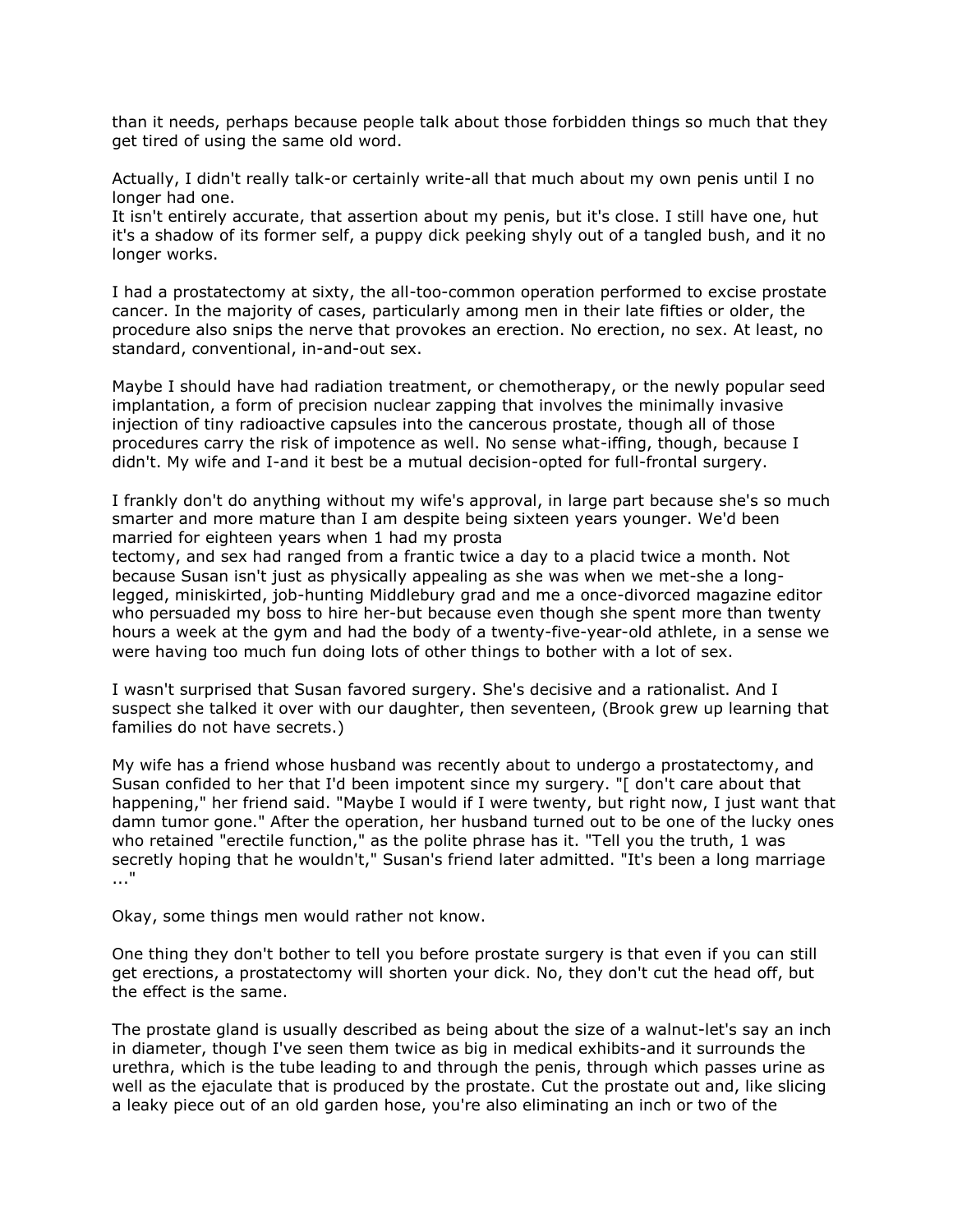urethra. Now the doc has to reattach the two severed ends of the tube, and he takes the slack with which to do it not from your internals, where there's no give, but from the external penis, essentially pulling it that much closer to your belly. Like shorter.

It didn't really bother me afterward, at least not the way Fin sure the disfigurement of a radical mastectomy would traumatize a woman. After all, my dick didn't work anymore in any case, and certainly Susan was cool enough not to mention it.

After my operation, I went to a highly regarded sexologist/urologist for possible help, the kind of guy who's in every talk-show address book for when they need a dick doc to talk about the latest ED pill. (Viagra and the like, incidentally, are useless for people like me. It the nerve that phones ahead the erection request is missing, there's not much that pharmacology can do. Well, except for one interesting semicure that I'll get to.) The sexpert didn't actually laugh when he saw my penis, but he did say. "Hmmm, that's some substantial atrophy." Thanks, Doc.

Here's how we manipulated my poor little peter after Viagra proved powerless:

First I tried the pump, which has to be one of the most hilarious devices this side of the Arawak penis sheath. The Pump is a transparent plastic can that you put over your limp dick, holding it as airtightly as possible against your hairy abdomen while hysterically wobbling a handle much like one of those things that evacuates the air to save a half-empty bottle of wine. Somehow, the substantially reduced atmospheric pressure this creates inside the plastic can draws a trickle of extra blood into the spongy core of the penis, and the result is a semierection,

As you pop the can off your sort-of stiffy, you then have to quickly slide a tight rubber band down to the base of the penis to keep the extra blood from draining back out. If everything goes reasonably well, you hobble from the bathroom back into the bedroom, bent over from the pain and embarrassment, and achieve penetration. (The pressure needed to part the typical National Bureau of Standards vagina is three and a half pounds. I suppose you could make a small weight and balance it atop your artificial erection. If the flesh is stiffly willing, you're good to go. If it crumples, more pumping is called for.)

Though the Pump worked, it was rather like having intercourse with a manufactured penis, and it put me in mind of a friend's remark when we were gossiping about a physically unattractive woman we both knew. "I wouldn't fuck her with your dick," my friend said. I ultimately decided I wouldn't fuck my wife with the Pump's dick and turned to the next choice: injections.

Many people have a needle phobia, and the thought of poking a hollow, stainless steel syringe into their lap rocket curls their toes, straightens their hair, and makes their teeth itch. But needlesticks don't bother me a bit, so Susan and I moved to the next level, which was for her to gently inject 10cc of something called Caverject through a hair-thin needle of the kind used by diabetics to give themselves daily insulin injections straight into the corpus cav-ernosum to chemically excite an erection.

It worked, and it hurt about as much as a mosquito bite, but it also put me in mind of yet another friend to whom I'd gone for advice because I'd been told that he too had a can'tget-it-up problem. His dysfunction was emotional, not surgical, but he also had tried the injection solution. "Oh, jeez," Jerry said, "you mix up the cocktail of meds, you get the needle ready, you fill the syringe and do the whole thing, and then, fine, you fuck your wife. If Sharon Stone came through the bedroom door, I'd do it again in a heartbeat, but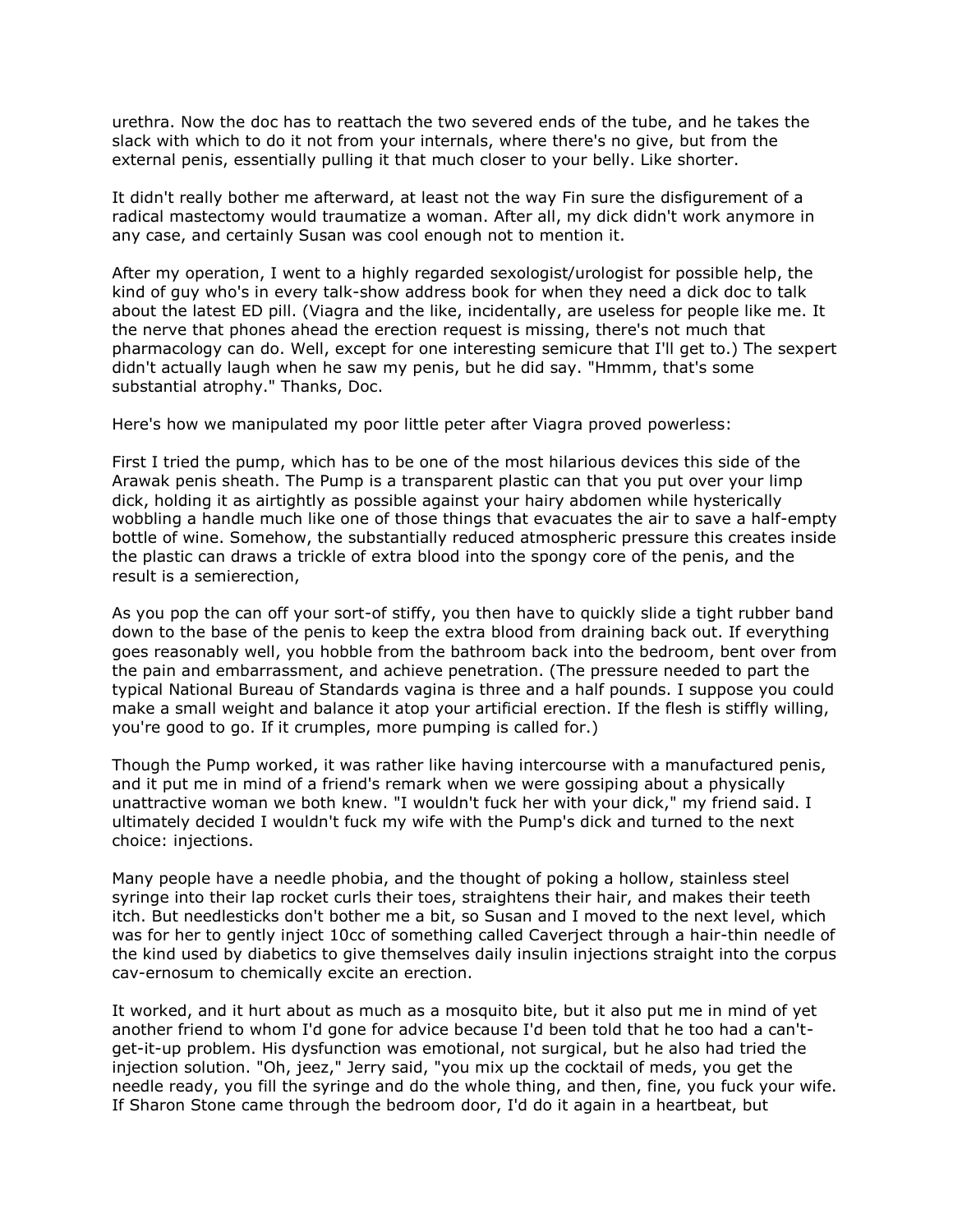#### otherwise, it's a waste of time."

I had run out of answers. Actually, there was one left, but neither Susan nor I wanted to consider it: a penile implant. This is in fact an ancient solution, and the original implants were a transplanted piece of rib that literally gave you a permanently stiff penis. Modern implants can be similarly stiff-but-bendable artificial boners, so they can be tucked away between bedroom bouts. But the gold standard for transplantable objects is the inflatable, flexible bladder, like a skinny hot dog, that takes up residence inside the penis, alongside the urethra. It's pumped up, foof-foof-foof-foof, by a little bulb that is put into-where else? the otherwise-useless scrotum. We imagined the foreplay opportunities-"No, honey, that's the pump, not a testicle"-but decided the risk of that much surgical intervention wasn't worth the Roman candle. (The operation typically costs more than twenty thousand dollars, and if complications arise, which can occur from shifting of the implant, the expense of repairing the device can be even greater.)

Because I'm open about my impotence, friends have quietly come to me and asked for prostatectomy advice, which of course I'm happy to provide, for what it's worth. Perhaps the strangest such contact I had was with an acquaintance who told me his father had been biopsied and found to have early-stage prostate cancer. He didn't want to even discuss surgery or any other treatment, though. Didn't care if he died, or how painful it might be, because he couldn't imagine not being able to ejaculate.

I'm hardly alone in possessing minimal equipment. Despite all the evidence to the contrary, there's hardly a man alive who doesn't secretly-or openly-believe that bigger is better, though few actually are well endowed.

Evidence to the contrary? Well, Michelangelo's David has probably the most famous and certainly most visible dick in the world, and scaled down to life-size, it probably goes a good three and a half flaccid inches. Michelangelo supposedly was gay, in which case you wouldn't think he'd be particularly reticent about sculpting a grand wiener.

In fact, no legitimate artwork that I can think of, with the exception of Robert Mapplethorpe's photography, shows a schlong anything like what men imagine every other guy is packing. Hercules, Adam, David, Leonardo da Vinci's famous proportionate Vitruvian Man . . . all are classically depicted with penes that make it apparent why codpieces-initially simply a jockstrap-like piece of clothing--were embellished to exaggerate the size of the wearer's unit: There wasn't much there in the first place.

There's the occasional exception to the size-matters rule. I recently read in The' Week magazine that Latin singer Enrique Iglesias, the boyfriend of tennis hottie Anna Kournikova, is considering endorsing a line of extra-small condoms for men as slightly hung as he says he is. "I can never find extra-small condoms, and I know from experience that it's really embarrassing," he said. Embarrassing to not find them or embarrassing to have to ask for them?

Lord knows I daren't do more than hint at the possibility that athlete/novelist/movie-starhandsome manly man John Irving is minimally hung, since he was a nationally-ranked collegiate wrestler not that long ago and could kick my skinny ass. But his spectacular novel Until I Find You is a presumptively drawn-from-life, personal, 8oo-page evocation of the adventures of a small-dicked boy-man who eventually has inventive sex with every woman who comes within a block of him.

Fact is, the average erect penis is only five and a half inches long, and even that number is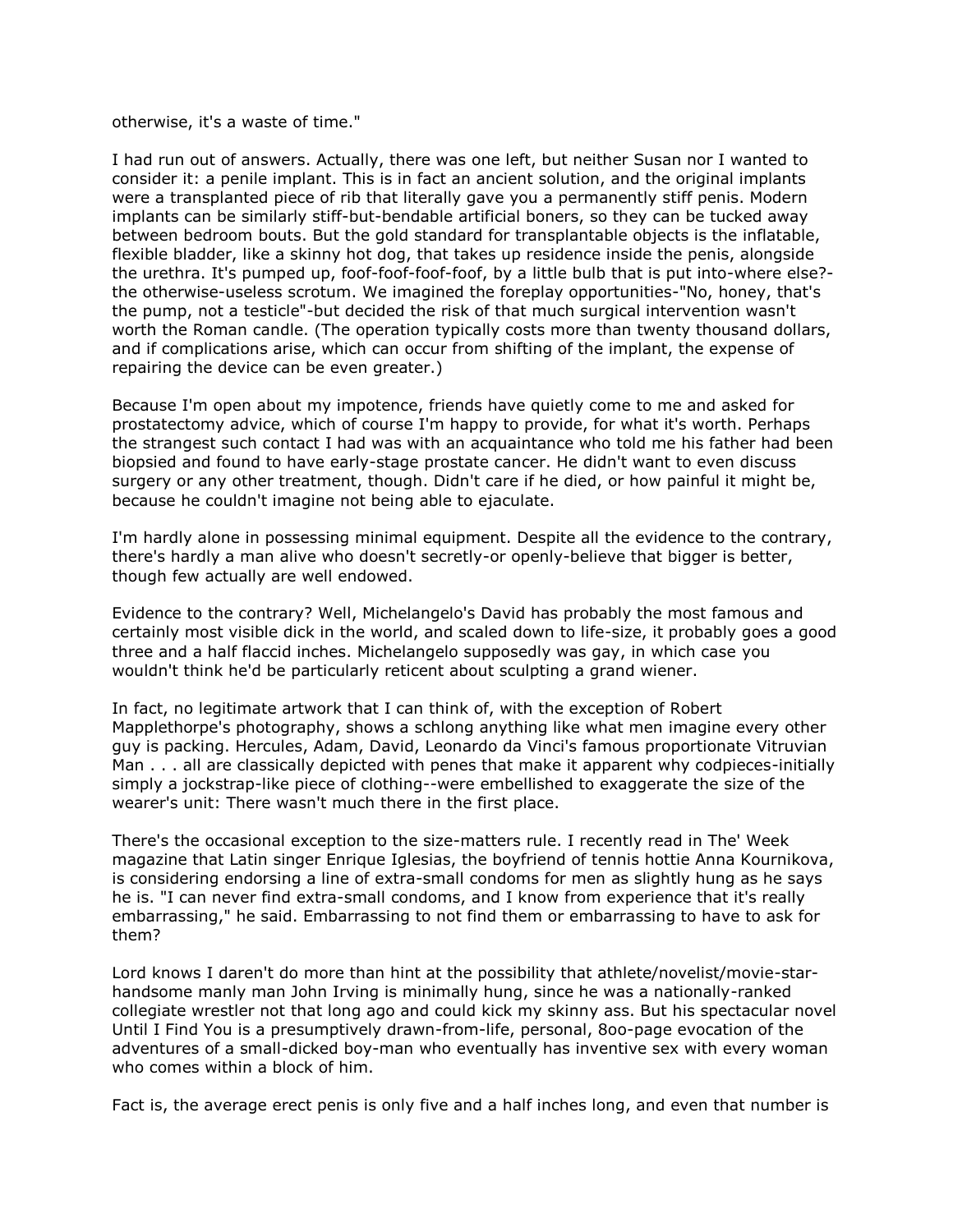suspect, since men with larger schlongs are more likely to participate in measurement studies than are Thumbelinas. ("Do you know why women can't estimate measurements?" my brother Leland once said, in the only dirty joke that holder of a Harvard Divinity School degree has ever told me. "Because all their lives, they've been told this is ten inches," he said, holding a thumb and forefinger five inches apart.)

I've never been a locker-room pecker, never given much thought to the natural endowment of other men, but it certainly seems to be a matter of fascination to many guys. Okay, I'm an Internet pecker: There's a Web site, www.imagesofsize.com, that offers three thousand close-up photos of penes-which, pronounced "peenies," is a plural of penis, if you want to win a bar bet-of every size, shape, acute angle, and race. The angular dangle is called Peyronie's disease, a term we learned when Monica Lewinsky announced that the First Dick had a distinctive shape. But what is particularly interesting about the site is the number of pictures of men with the tiniest peepees you can imagine. I'm talking an inch . . . half an inch ... an inch erect, even. It's reassuring to many of us to see that others have the same or even less to work with than we do.

Talk to women who are willing to be honest about what works for them, and you'll find that if anything, circumference is more pleasurable than length. Having one's cervix slammed isn't particularly desirable, apparently. What matters infinitely more than length, girth, or circumference is, in fact, distance. The long-distance runners are definitely not lonely when if comes to sex.

Watch a good porn-film performer bring to multiple orgasms a woman he's just met that morning and whose name he doesn't remember, and you know that size is not what impresses. And not just for women. As far as porn producers are concerned, the real moneymakers are actors who not only can produce serial ejaculations but also can come on command. I had a guy with a five-inch erection, one porn-film producer recently posted on an Internet sex-film bulletin board, and I used him constantly, if only as a stand-in for the money shot. He saved me thousands of dollars a day of shooting.} could do two films in the time it normally took to do one. If you can come over and over and do it exactly when 1 say so, your porn career is assured.

My porn career never even got started, but if it had, perhaps I'd have resorted to the marketers of various mechanical devices intended to increase penis size. They often refer to the penis as a muscle that needs to be exercised in order to get bigger and stronger. If that were true, men who masturbated constantly would be the best-hung of all. The penis, of course, is no more a muscle than is the brain. The heart is a muscle. Pecs and abs are muscles. The penis is a simple machine, a tubular sponge that uses hydraulic fluid-blood-to enable its work. The only muscles involved are those in the lower back that do the manly thrusting.

Still, lots of men want to lengthen their penes, and marketers have come up with an array of ways to give the appearance of doing so, though in fact you can no more increase penis size than you can build brainpower or improve your eyesight. There are pumps, there are regimens that involve walking around with weights hung from the member-presumably involving front-pleated, wide-legged pants-and there are manipulations you can do that involve jerking your poor Johnson in and out and from side to side hard enough to "break down the internal cellular structure so that it regrows larger and longer."

Wow. Thank goodness that's something 1 no longer have to consider as an option.

Of course, there are lots of more pleasant things I can no longer consider as options either.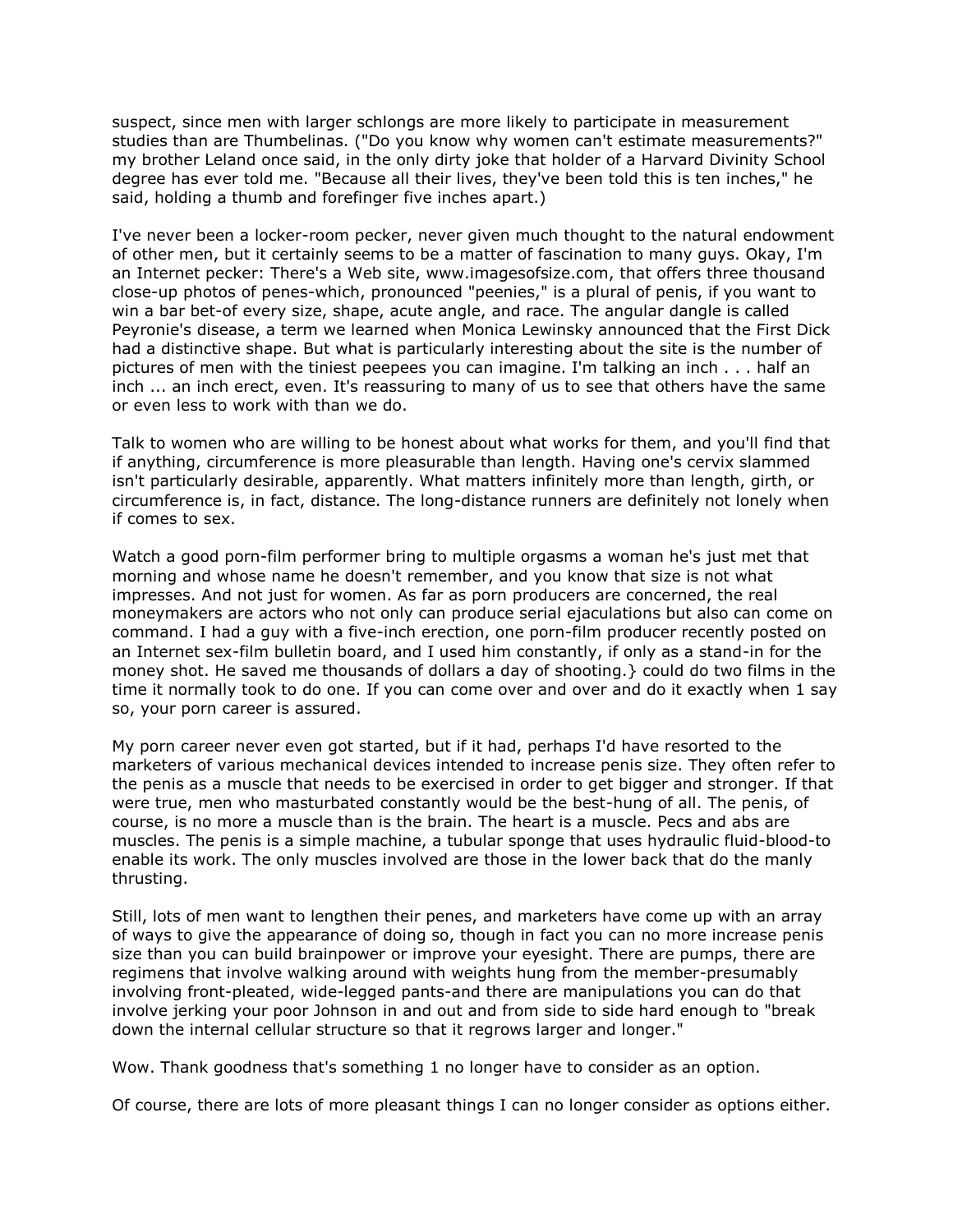Yes, such as intercourse. But into its third decade, our marriage has-like Susan's gym friend's-been a long one. We've moved far beyond the time when the conjunction of soft and hard flesh, friction in the dark, and exchanging bodily fluids often seemed to be the point of it all. Besides, there are other ways to make love. And look on the good side: Now nobody has to sleep on the wet spot.

So for me, ultimately, the pee in penis has become the organ's sole meaning. My little dork has become an exceedingly simple tool, no longer a machine, through which I urinate. Works for me.

*Former editor-in-chief of More magazine, Susan Crandell is the author of [Thinking About](http://www.susancrandell.com/Home.html)  [Tomorrow: Reinventing Your Life at Midlife](http://www.susancrandell.com/Home.html) (Warner, January 2007), which profiles 45 men and women who've made big changes in their forties and fifties. When she is not writing about her sex life, she tries to stick to subject matter her mother can enjoy. She's written about gorilla-tracking in Uganda for Town & Country, attended Bikini Boot Camp for Luxury SpaFinder, driven her Boxster on Lime Rock Racetrack for AARP and climbed Kilimanjaro* 

*and hiked New Zealand's Milford Track for More. She has also written for Travel & Leisure, Prevention, Ladies' Home Journal, Gourmet, Reader's Digest and Country Home magazines.* 

*The piece that follows is one of a pair which Susan and husband Stephan Wilkinson wrote for the book [Over the Hill](http://www.amazon.com/Over-Hill-Between-Sheets-Middle/dp/0446580791)  [and Between the Sheets: Sex, Love and Lust in Middle Age](http://www.amazon.com/Over-Hill-Between-Sheets-Middle/dp/0446580791) after Stephan's radical prostatectomy. These excellent pieces show clearly some of the differences between the way* 



*men and women regard the issue and are well worth reading. Stephan's contribution is entitled [Mechanical Failure.](http://www.yananow.org/MechanicalFailure.htm)*

#### **What's Sex Got to Do With It? By Susan Crandell**

The other day, the Today show did a segment about what women really want from their love life, featuring a survey in which 47% of women ranked cuddling as more important versus a mere 25% who'd rather have sex. This is hardly breaking news to the nation's women. Women's magazines have long published statistics pointing out that physical closeness is more cherished than the actual act. But for the majority of guys, the bedroom is a sporting arena, the venue of victory or defeat. You won't see hugs-versus-sex scores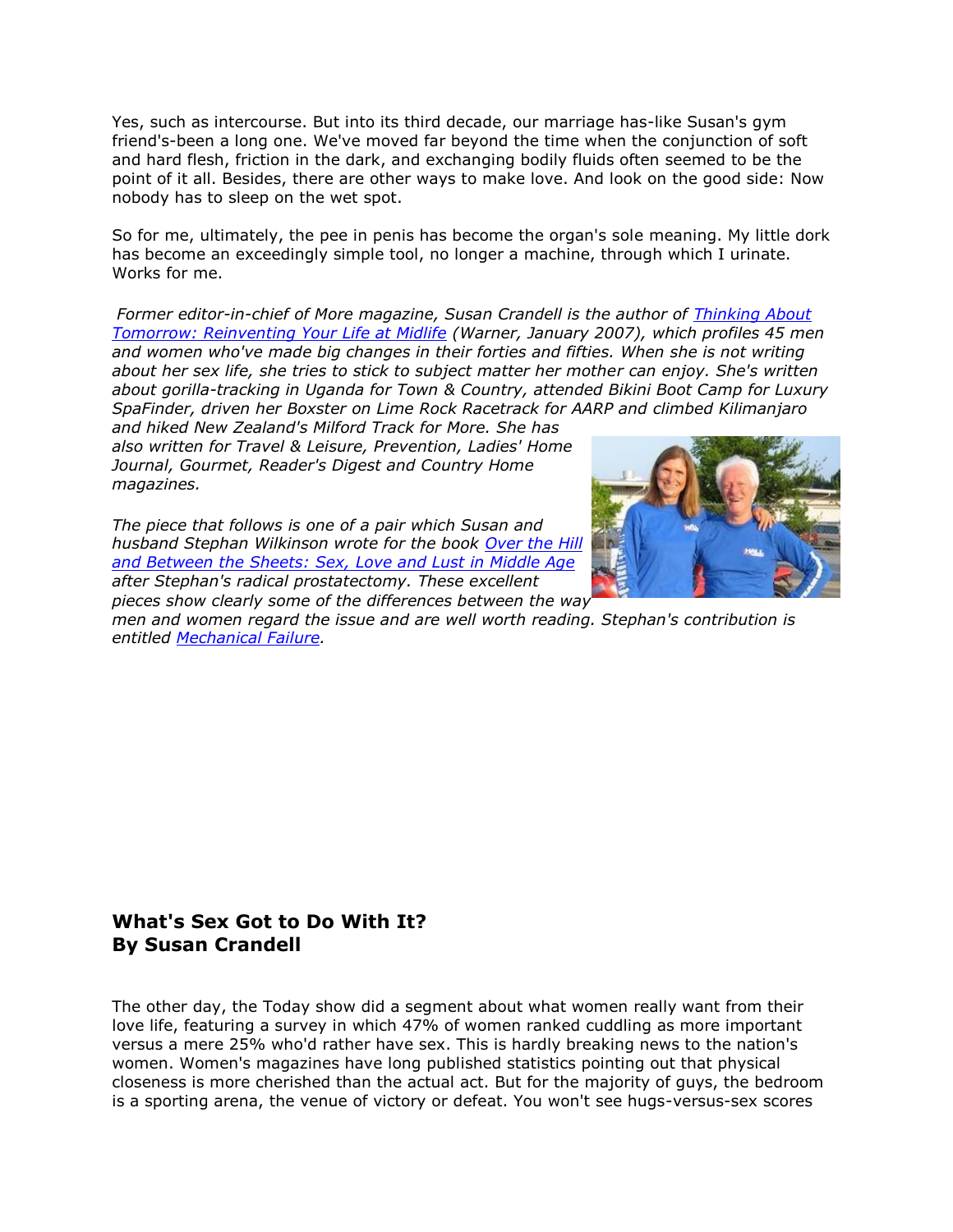reported on ESPN. When it comes to sexual agendas, we're like conservatives who only watch the news on Fox or liberals whose radio is perma-tuned to NPR. Women have the reputation of not caring much about sex, but nobody asks the follow-up question: What is it that we do want?

I know what I want: a husband who stays alive.

Steve and I faced the question of how central intercourse is to our marriage nine years ago when he had a prostatectomy that left him impotent when he was 60 and I was 45. From the moment we heard the biopsy report, I had one thought in mind: Please, just let me keep this guy. When his surgeon explained the less-than-appealing potential outcomes of surgery-incontinence, impotence-it didn't slow me down a bit. I wanted that cancer out of his body and in a jar. Damn the side-effects, full-speed ahead. So did Steve, and there was no argument about which course of treatment he should take.

After all, we were embarking on our third decade of sex. Who could be so greedy as to ask for more than that? When Steve and I married in the late Seventies, I felt invincible. We were young, we were healthy, sex was great, and within a year we had a baby. There's a little bronze sign under a shade tree in our backyard. "Beneath this tree were wed Stephan Wilkinson and Susan Crandell. A fruitful bond soon to flower and ever to endure." When we added Brook's name to the plaque, our life was perfect, complete. The frequency of sex may have waned over the years, but if quantity was down, quality was still AAA. Until that day in his doctor's office, I thought sex was something we'd always have.

Maybe that's because I'm a boomer. Remember the summer of love? We claim we invented recreational sex, though it may actually be simply a matter of timing: We were lucky enough to come of age sexually in that golden moment post-Pill and pre-AIDS when bad sex meant you didn't climax, not that you died. Surely, we thought, someday we would be shaking the walls of the old-age home-eee-eee, eee-eee, eee-eee.

When prostate surgery put the brakes on our sex life, I was so thankful the cancer hadn't spread that I couldn't think about anything else. Hmmmm, let's see: Sex life or life, sex life or life? Is that even a choice? And yet, that old Venus/Mars thing did crop up. While I looked forward to many years of emotional intimacy, Steve despaired that we might never have sex again.

Nobody can say we didn't give alternate methods a try. I may have had my eye on the real prize-Steve's continued good health-but neither of us was going to let our sex life go down without a fight. Steve received a prescription for Viagra the very day it came on the marketno joy-and he labored manfully with a medieval torture device to "pump up" his penis. I remember lying in bed one night, candles burning, music playing, listening to him smash the pump onto the bathroom floor in frustration (luckily the pump was sturdy stuff; we were still able to return it at the end of the 30-day trial period for a full refund).

Turns out, when Viagra doesn't work, Pfizer can upgrade you: they've got another little erectile re-function system called Caverject Impulse Therapy. Yes, that's 'ject as in inject, and it is Little Stevie who's going to get shot. How important is intercourse? Important enough to Steve and me to report to his urologist for a lesson on proper Caverject technique. Ajit, a talkative mid-forties guy with a Hindi lilt and a passion for drawing diagrams, sketches out a penis with its chambers, or corpora cavernosa, that fill with blood to create an erection. Shoot that Caverject juice in there, and in no time Little Stevie will be standing at attention.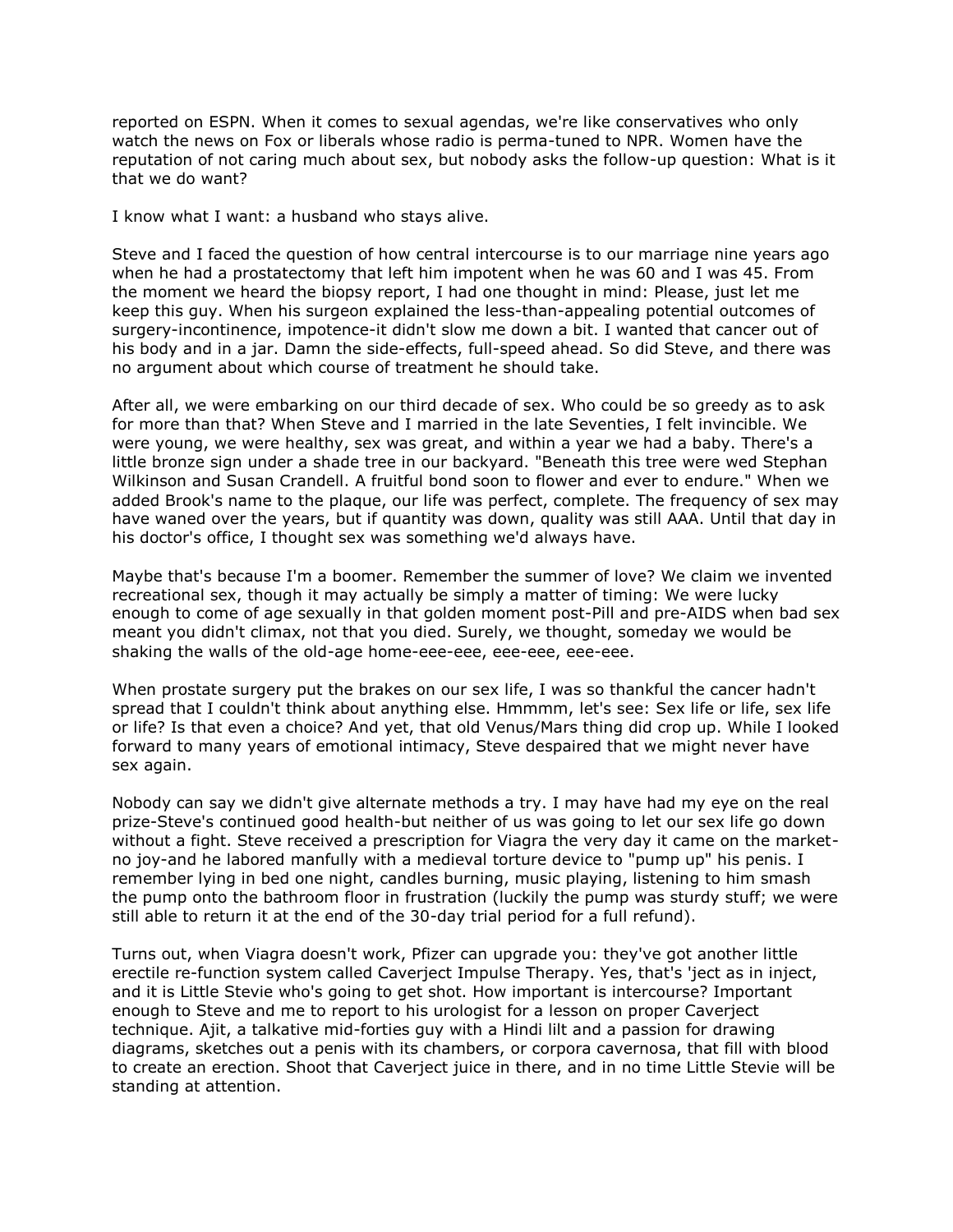Ajit demonstrates how to do the deed, injecting Steve all the while chattering away about how when I perform the injection at home, I must be careful not to nick an artery or punch a hole in the urethra. Now here's the really fun part: Like Viagra, the Caverject doesn't work on its own; you've got to create the mood. Exiting the examination room, Ajit tells us to get busy so he can see whether this is going to be the answer for us. The walls are so thin I can hear somebody whispering a couple of rooms down. After two decades of marriage, sex is suddenly awkward again. I mean, are we talking hand job here, or am I supposed to drop my pants and climb up on the examining table? And what about poor Steve-how is he possibly going to get in the mood? Suddenly, I have oceans of empathy for all the guys who've stood in stalls at doctors' offices wretchedly paging through old, dog-eared issues of Hustler to provide a sperm sample. In deference to my mother, who I fervently hope never reads this, I will withhold the details. Suffice it to say, we have liftoff. Ajit returns to admire Steve's erection, and we're in business.

We now have an erectile system that will work-that is, if I am willing to stick a needle in my husband's dick every time we want to make love. Steve, who doesn't give blood because it involves such a big needle, is gung-ho. I chalk this up as one more example of men's onetrack mind-intercourse at any cost. Medical school is an unrealized dream of mine, so while I can't say I'm eager to jab a needle into the man I love, I'm not squeamish about it either.

Our druggist outfits us with a box of hypodermics (Steve later rinses out the empties and uses them for some arcane ritual involving the model airplanes he builds) and two little vials of the Caverject elixir (I note that this stuff is unpopular enough to require a special order). Tonight's the night.

I am not going to be cruel enough to ask gentlemen readers to put themselves in Steve's place, but for you women, I'd like to pause a moment here so you can imagine sticking your husband in the penis with a hypodermic. To think that we used to say inserting a diaphragm was a mood-killer. This is the big league.

It isn't what I'd call a normal sex life. Here's the drill. We head to the bedroom, get all cozy. When the moment is right, I pad downstairs to the refrigerator and fetch the little vial of magic fluid (of course, I've forgotten to pick up the supplies before we got going and now have to assemble everything on the bedside table: hypodermic, check; sterile gauze wipe, check; stiffie fluid, check), and wash my hands like I'm scrubbing up for surgery. I fill the hypodermic, then tap the side and give it a jaunty little squirt to make sure all the air is out. I locate the right spot (now that I think of it, a tattoo would be mighty useful), stick the needle in, and confirm the positioning by drawing a little blood into the syringe. Finally I push the plunger. Still with me? Once I remove the needle and press an alcohol wipe to the spot until the bleeding stops, we're good to go.

We do it, it works, and afterwards we sit in bed grinning goofily. Next morning, Steve calls Ajit to see how often we're allowed to do this. Twice a week? Twice a day? Twice an hour?

You can tell that we are seriously sex-starved because a week later, we're back in Ajit's office raving about the Caverject. We are having regular sex. It's a miracle. Why doesn't everybody do this? Ajit tells us few are willing to even try it, and almost everybody quits after a couple of months. "That Ajit-what a spoilsport," we tell each other as we drive home, shaking our heads at the folly of people who would forfeit a chance at good old-fashioned sex.

We continue to have hypodermic-enhanced intercourse for nearly a year, but eventually we too become Caverject drop-outs, just as Ajit had predicted. I never got totally comfortable